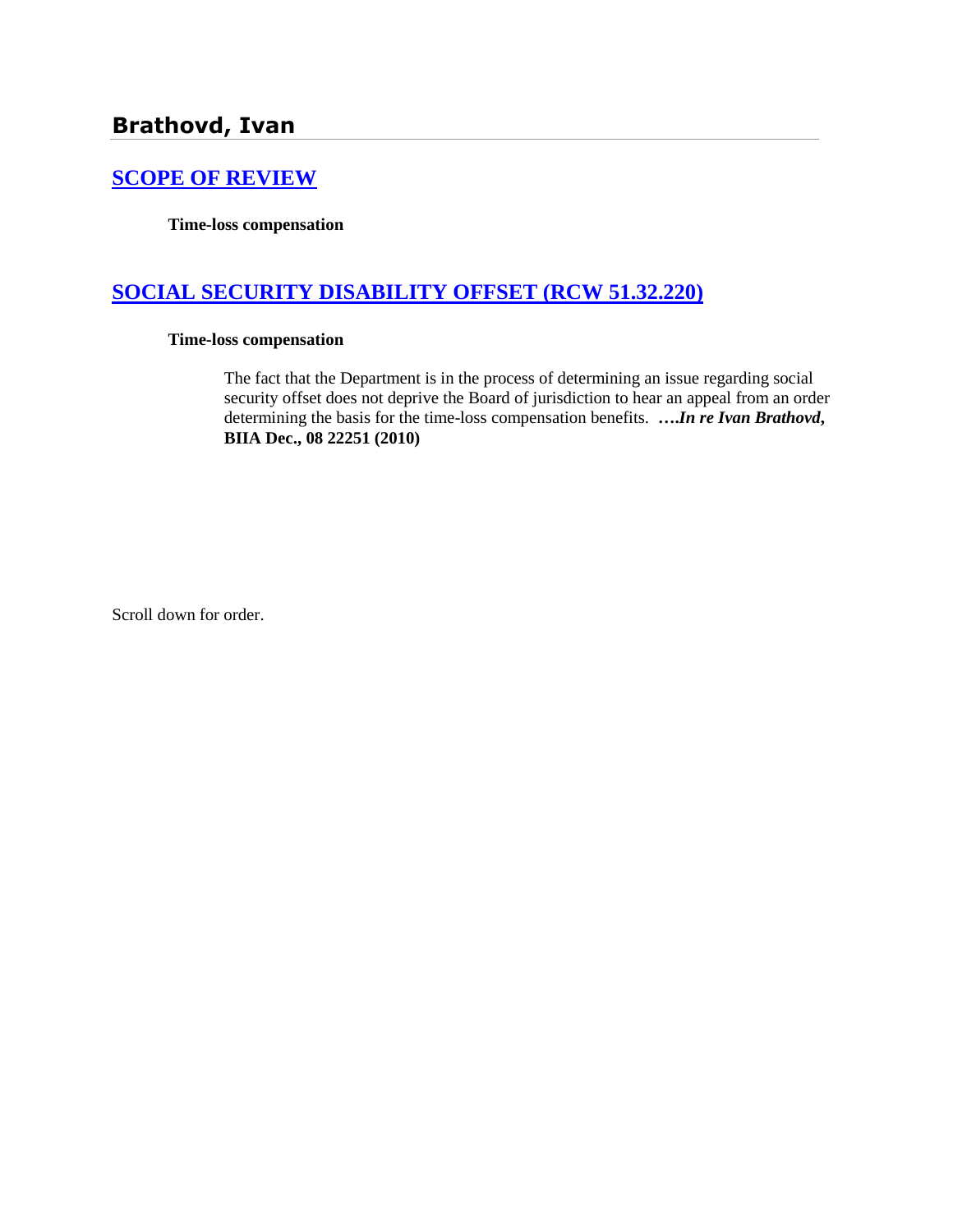### **BEFORE THE BOARD OF INDUSTRIAL INSURANCE APPEALS STATE OF WASHINGTON**

**)**

**) )**

**IN RE: IVAN A. BRATHOVD ) DOCKET NO. 08 22251**

**CLAIM NO. AD-42339 )**

**ORDER VACATING PROPOSED DECISION AND ORDER AND REMANDING THE APPEAL FOR FURTHER PROCEEDINGS**

APPEARANCES:

| Claimant, Ivan A. Brathovd, by<br>Law Offices of James Rolland, P.S., per<br>Carroll G. Rusk, Jr. |
|---------------------------------------------------------------------------------------------------|
| Employer, Looker & Associates, Inc., by<br>K-Solutions Law, PLLC, per<br>Karen Galipeau Forner    |

Department of Labor and Industries, by The Office of the Attorney General, per Leslie V. Johnson, Assistant

The claimant, Ivan A. Brathovd, filed an appeal with the Board of Industrial Insurance Appeals on December 24, 2008, from an order of the Department of Labor and Industries dated October 28, 2008. In this order, the Department affirmed the provisions of orders dated August 14, 2008, and August 29, 2008. In its August 14, 2008 order the Department determined that Mr. Brathovd's monthly rate of time-loss compensation benefits was based on his status as a single individual who had no dependents, and whose monthly earnings were in the sum of \$2,270.20. In its August 29, 2008 order the Department closed Mr. Brathovd's claim with time-loss compensation benefits as paid through March 9, 2008, and without compensation for permanent partial disability. The appeal is **REMANDED FOR FURTHER PROCEEDINGS**.

## **DECISION**

Pursuant to RCW 51.52.104 and RCW 51.52.106, this matter is before the Board for review and decision on a timely Petition for Review filed by the employer to a Proposed Decision and Order issued on October 28, 2009, in which the industrial appeals judge reversed and remanded the order of the Department dated October 28, 2008. We grant review, and remand this matter to the hearing process for scheduling of proceedings on the underlying issues.

1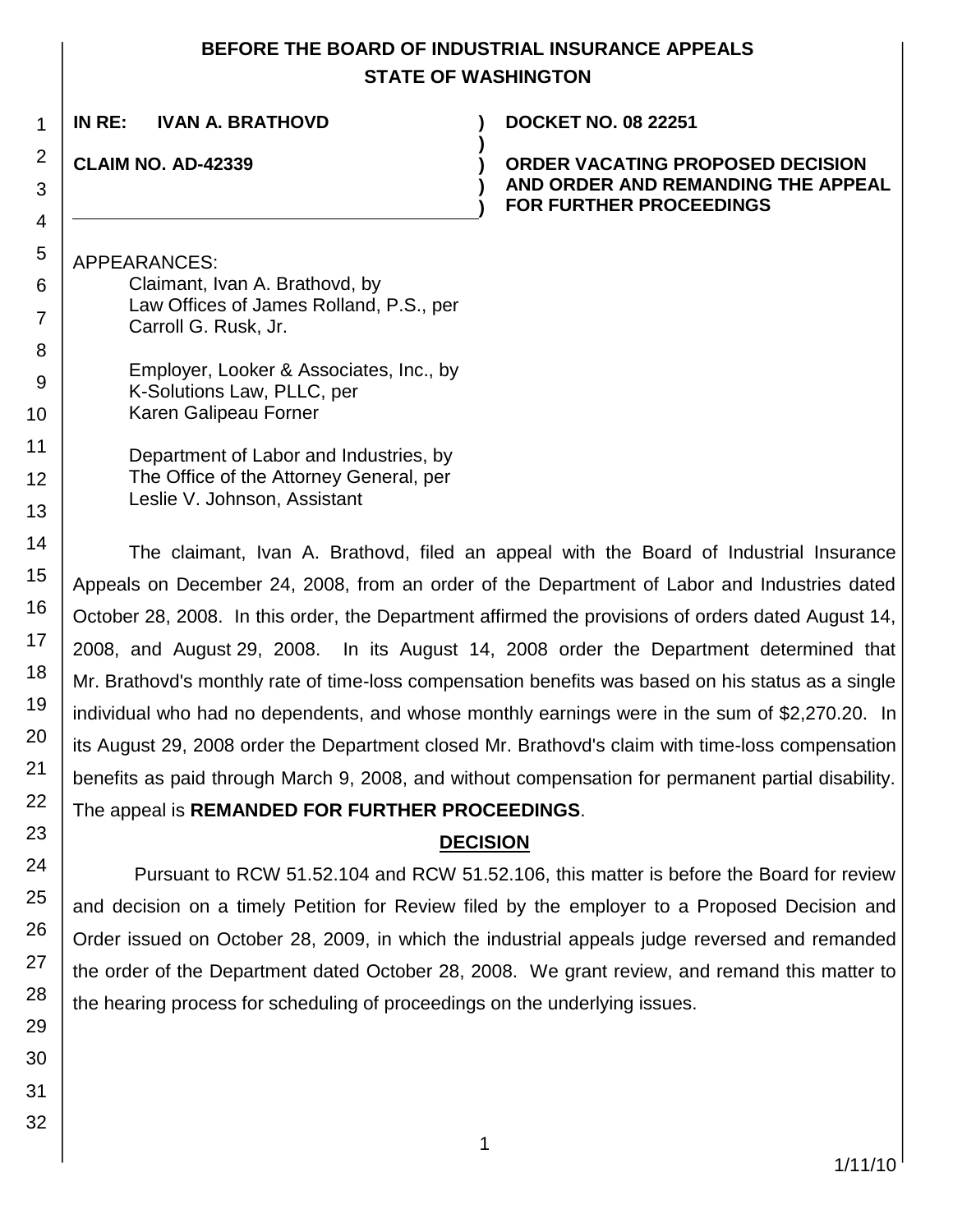2 3 4 5 6 7 8 9 10 The facts in this matter are simple and we set them forth for clarity. On May 29, 2008, the Department issued an order in which it calculated the claimant's social security offset. On July 25, 2008, the claimant protested that order, and on August 28, 2008, the Department issued an order in which it affirmed the May 29, 2008 order. On October 27, 2008, the claimant appealed the August 28, 2007 order, and on November 7, 2008, the Department reconsidered the order of August 28, 2008. On January 29, 2009, the Department affirmed the orders of May 29, 2008, and August 28, 2008. On March 13, 2009, the claimant appealed the order dated January 29, 2009, and on March 25, 2009, the Department again reconsidered the order of January 29, 299. Finally, on May 7, 2009, the Department affirmed the orders of May 29, 2008 and January 29, 2009.

11 12 13 14 15 16 17 18 19 In the meantime, on August 14, 2008, the Department issued an order in which it set the claimant's wage rate. On August 29, 2008, the Department issued an order in which it ended time loss compensation benefits as paid through March 9, 2008, and closed the claim. On October 10, 2008, the claimant filed a protest of the August 14, 2008 (wage rate) order, and on October 13, 2008, the claimant filed an application to reopen his claim. On October 28, 2008, the Department issued an order in which it affirmed both the August 14, 2008 (wage rate) order and the August 29 (closing) order. On December 24, 2008, the claimant filed a Notice of Appeal of the October 28, 2008 order. On January 21, 2009, the Board issued an order in which it granted the appeal, and assigned it Docket No. 08 22251. This is the appeal currently before the Board.

20 21 22 23 Shortly after the Department issued the order affirming the wage rate and closing orders, it issued an order in which it took back the August 28 order encompassing the social security offset issue. Thus, at the time the claimant filed the Notice of Appeal of the order encompassing the wage rate and closing, the issue of social security offset was still at the Department.

24 25 26 27 Our industrial appeals judge reversed and remanded the Department order of October 28, 2008, directing the Department to further consider the matter. He reasoned that if the issue of the social security offset was still at the Department, then the Board lacked the jurisdiction to hear any other issues.

28

29

30

31

32

1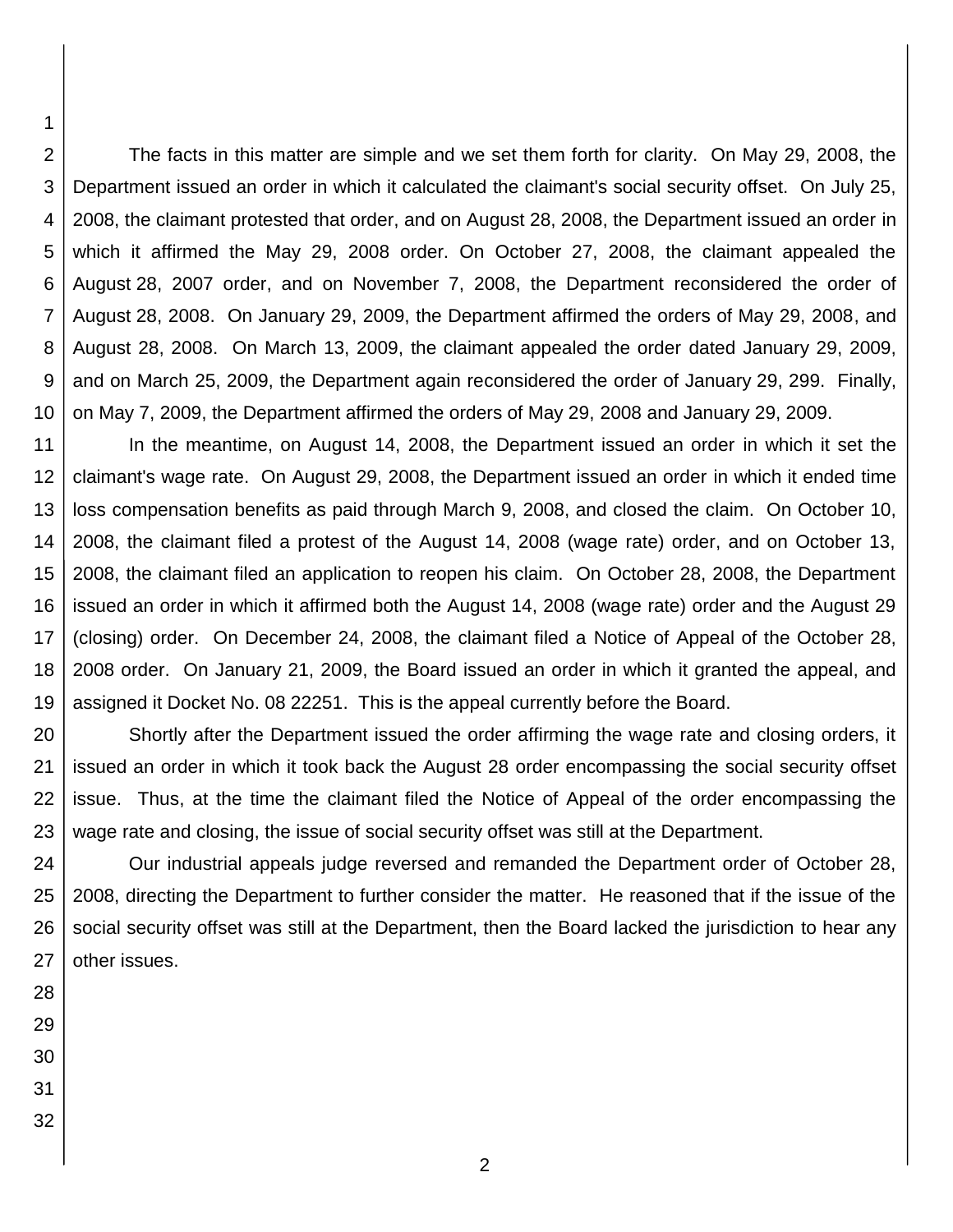2 3 4 5 6 7 8 9 10 In *In re Randy Jundul*, BIIA Dec., 98 21118 (1999), we held that a closing order determines the totality of the claimant's entitlement to all benefits of whatever form as of the date of claim closure. Further, in *In re Betty Wilson*, BIIA Dec., 02 21517 (2004), we determined that while litigation on a segregation order was pending, the Department could not logically decide whether the claimant was able to work or needed more treatment, because those determinations were inextricably bound to the decision the Department made in its segregation order. Of note, we held that the facts of the *Wilson* case did not present a question of subject matter jurisdiction; rather, the focus of the analysis is whether the Department could logically adjudicate termination of benefits and claim closure while a prior order segregating cervical spondylosis remained on appeal.

1

11 12 13 14 15 16 17 18 19 20 Thus, the question here is whether the Department determination(s) on appeal are inextricably bound to the decision the Department made regarding the social security offset. We do not believe that this is the case in this matter. The social security offset order determines only how much of Mr. Brathovd's time loss compensation benefits would be paid by the Department, and how much by the Social Security Administration. It does not change how much Mr. Brathovd would receive. Moreover, the calculation done for purposes of the social security offset is not the same as that for wage rate. This is a decision that can be made regardless of whatever decision is made relative to wage rate or even closure. There may later be a determination that Mr. Brathovd owes money to the Department, but that would be only because he "double dipped" from the Department and the Social Security Administration–it is an overpayment, money he has already received.

21 22 23 24 25 26 27 28 29 When the Department reassumed jurisdiction over the August 28, 2008 order, the Department opted to reconsider the amount of time loss compensation benefits it paid to Mr. Brathovd through the date it closed his claim, and because of this, it could change the amount of wage replacement benefits it has paid the claimant. To be sure, that may accordingly change the calculation for the Social Security offset, but that does not mean that the Department determination as to the Social Security offset is "inextricably bound" to the wage rate order or the closing order. We believe that this issue is independent of the issues relative to wage rate and claim closure. Even if the social security offset changes, that difference will not change Mr. Brathovd's basic time loss compensation benefits.

30 31 32 Finally, we observe that this does not "piece-meal" the litigation. There is no overlap in the issues or witnesses between a closing order and a wage order, and a social security offset order. Litigation relative to the appeal of the Department order of October 28, 2008, should proceed.

3